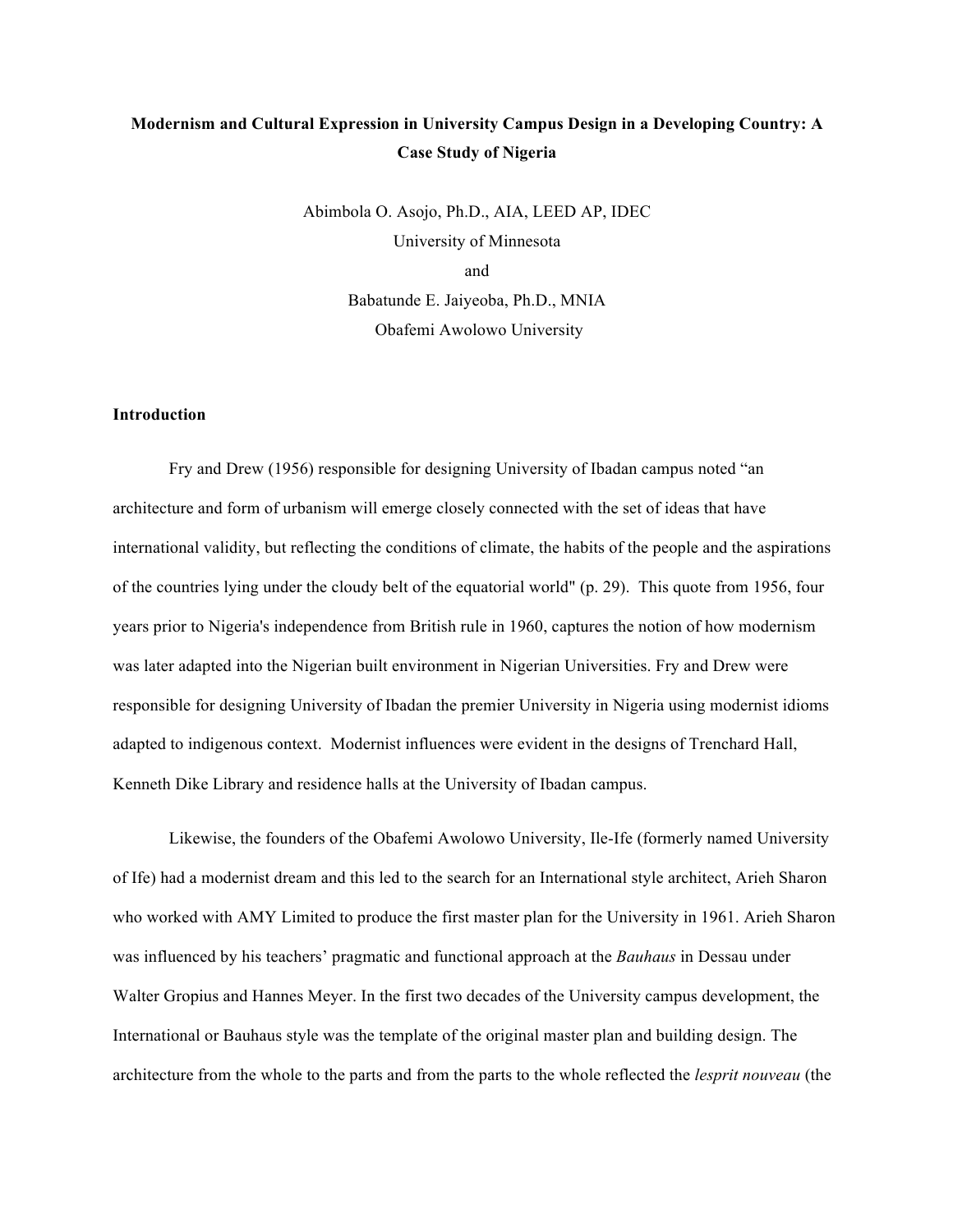new spirit) or the *zeitgeist* (spirit of the age) of the technological age and functionalism that the modern movement stood for. Arieh Sharon demonstrated International style influences in the designs of the Humanities blocks (1963), Students halls of residence (1964), Hezekiah Oluwasanmi library (1967), Institute of Education and Secretariat (1968) and Oduduwa hall (1972).

The modern movement subscribed to the definition of architecture by the Roman architect Vitruvius in 'Ten books on architecture' written probably in 15BC and dedicated to his emperor Caesar Augustus as a guide for building projects. Vitruvius according to Sir Henry Wotton's translated version of 1624 wrote that architecture must have firmness, commodity and delight. This implies in contemporary English that architecture must be sturdy or structurally stable, useful or functional and beautiful or aesthetically satisfying. The modern movement actually believes more in the first two qualities with emphasis on maximizing the properties of modern materials in use and functionality, while avoiding ornamentation. Adherents of the modern movement believe that architecture is not only about one building or project, but how it fits into the environment and context is also important. The building and the overall environment must be functional. Ariel Sharon planned the architecture of the university core (the senate building, library, Oduduwa hall, and bookshop and university hall) based strictly on the concept of group architecture (Sharon & Sharon, 1981). This idea of relating each building to the surrounding buildings and overall context is one characteristic of Obafemi Awolowo University architecture.

Another architect, the British architect Maxwell Fry, himself an adherent of the modern movement who pioneered modern tropical building and town planning was a partner to Walter Gropius when he fled from Nazi Germany between 1934 and 1936. Fry also contributed to the modern tropicalized architecture of University of Ife by designing the Institute of African Studies building whose construction started in 1972. The design partners of the Institute of African Studies consisted of Maxwell Fry and his wife Jane Drew and Robin Atkinson. Maxwell Fry and Jane Drew designed and built many projects in British West Africa including many buildings at the University of Ibadan, the premier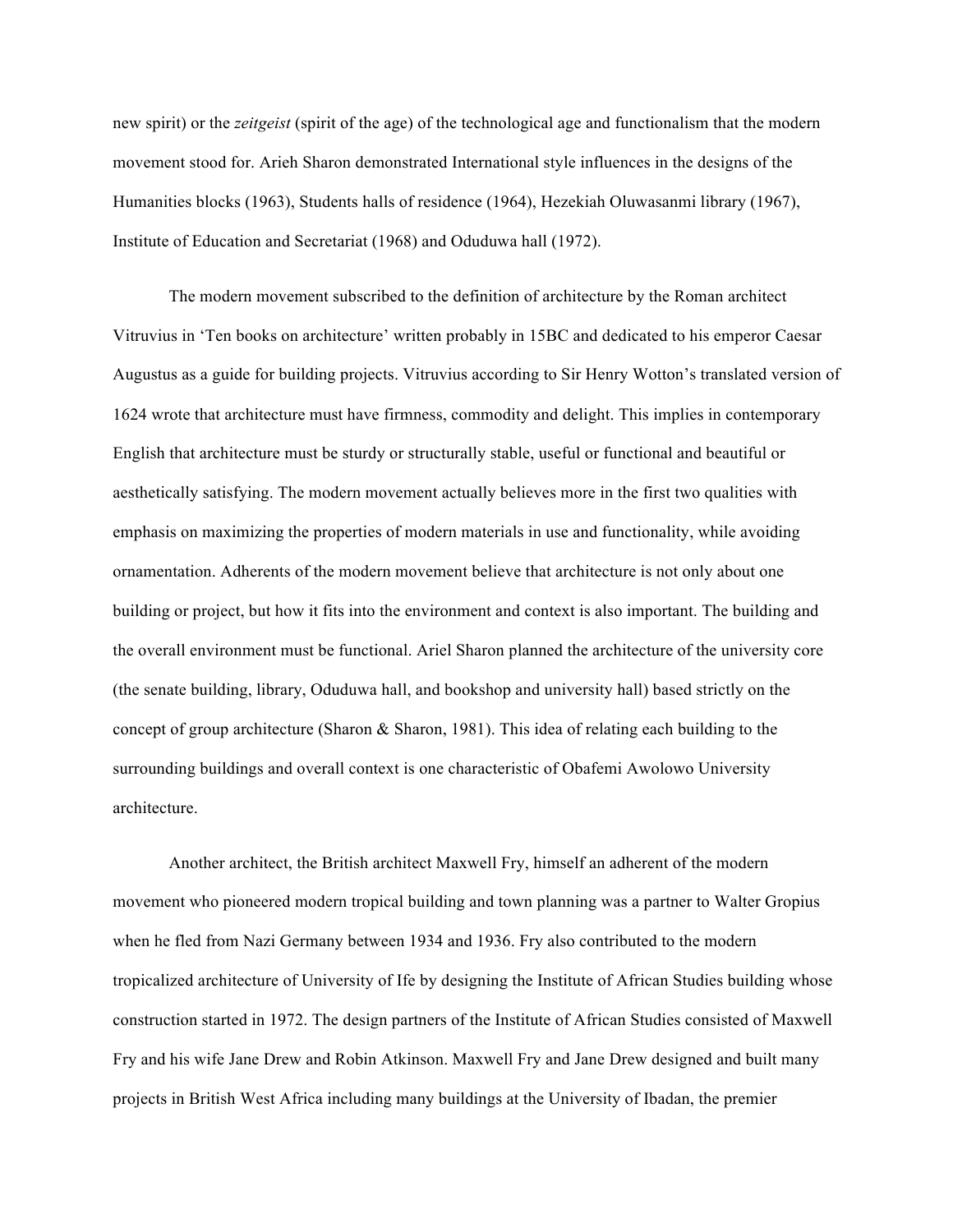University in Nigeria. The architecture of University of Ibadan and Obafemi Awolowo University are discussed next under four subheadings: architectural expression and perception, building organization and spatial layout, climatic response and cultural expressions in modernist ideas. Finally, the authors make some future recommendation for the University campus design in Nigeria.

### **Obafemi Awolowo University**

#### **Architectural Expression and Perception**

Architectural expression and how it is perceived by others is not only about the design of buildings, it is also about how the buildings fit into the environment and context. The appellation of "the most beautiful campus in Africa" for Obafemi Awolowo University resulted from the perception of the architectural expression of the buildings and the overall environment (Olaniyan, 1979). This impression starts from driving in through the main gate on the south towards the campus in the northern direction through road 1, the main entrance to the campus. The landscape and the natural ecosystem create in the mind of the observer a serene environment that is excellent for academic activities. The road 1 circulation axis terminates with a panoramic view of the Senate building, the University hall with bookshop, Oduduwa hall, the library and the connecting formal court/plaza. All these are seen in a background of natural hills, mountain and vegetation of the campus undulating topography. This first impression is that of uniformity of architectural expression that perfectly fits into the natural context, a form of organic architecture (Figure 1).

The emphasized horizontality of the building elements not allowing for the full perception of building heights and the colors blending with that of the soft and hard natural and designed landscape is a major feature of the campus (Figure 2). This perception of delightful architecture is reinforced throughout the original academic core. This core is defined by road 2 where road 1 terminates, the road in between Oduduwa hall and 'white house' (faculty of science building), the road at the back of faculty of social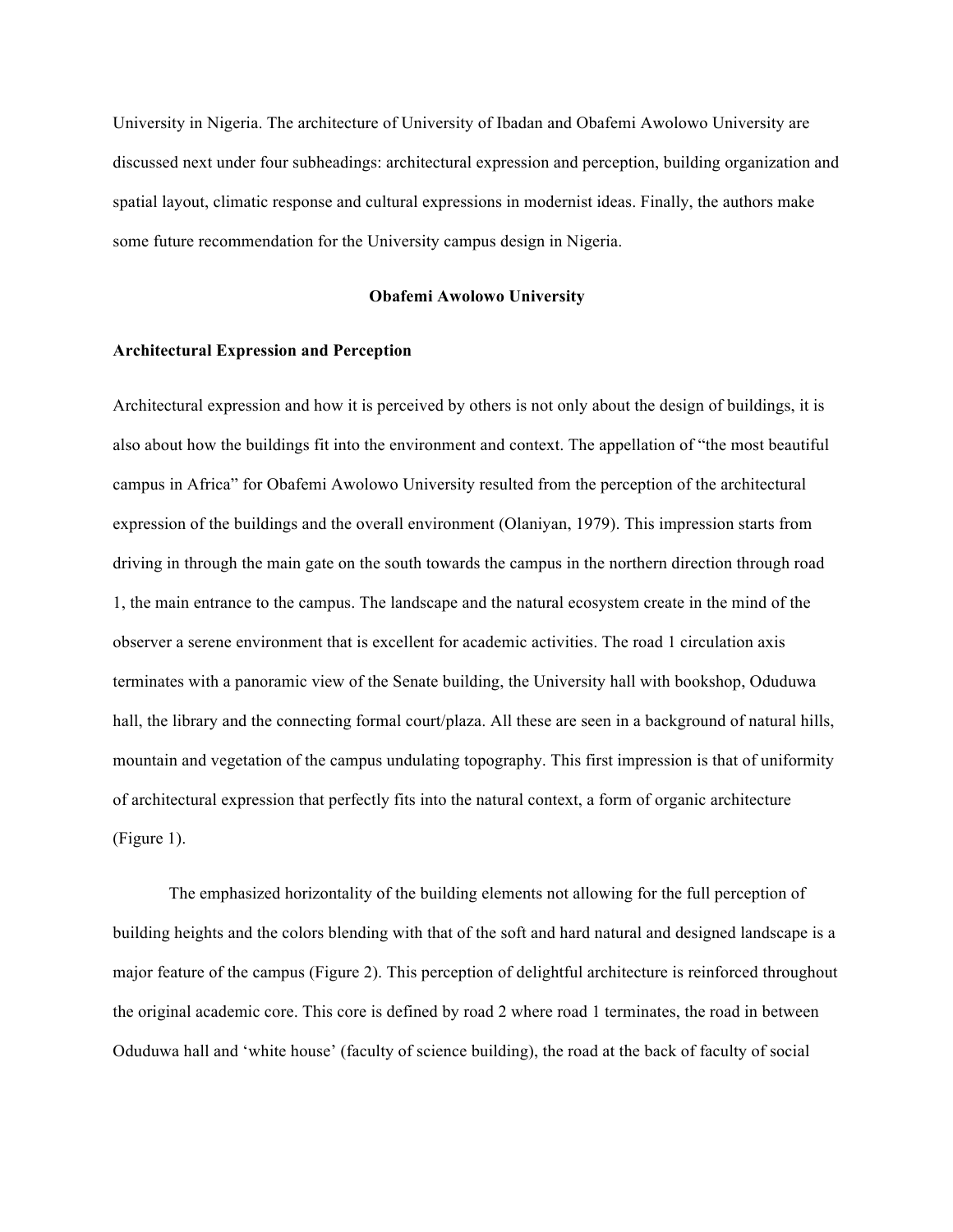sciences building and the road in between the Humanities and biological sciences faculty that completes the clockwise loop to road 2.

An extension to that original academic core on the eastern side is the faculty of biological sciences that maintains the rectilinear configuration of the original core but with the formalistic categorized lecture theatres (BOOA, BOOB & BOOC that is, Biological Sciences Lecture theatres A, B and C with differing capacities). On the western side of Oduduwa hall (Figure 3) and the Greek agora formed amphitheater is another extension, the faculty of science building popularly referred to as the white house. The architecture of the biological sciences building is also non-domineering of its natural context like the original academic core. It hugs the site in a perfect fit that is further emphasized by the green 'bats' buffer towards the faculty of Agriculture. The flow and uniformity of expression goes across road 2 from the biological sciences faculty to the health sciences faculty building. In fact a first time visitor that is strolling around on the campus may not know the difference between being in the biological sciences building and the health sciences building. That is how well the architectural expression of both faculty buildings conforms. It is significant that the architectural expression of the western side extension to the original academic core and the eastern one are similar. The 'white house' (faculty of science) was designed to have similar architectural character as the biological sciences and the health sciences. The adjoining faculty of pharmacy building contrasts the health sciences building not in an obtrusive manner. It repeats an interpretation of tropical architecture that simulates 'stack' ventilation through a raised inner court roof that allows displaced warm air to escape. Uniformity, repetition and similarity are modes of architectural expression that is common in the original academic core. Contrasts are present but are less common and where they exist they are not obtrusive or unsightly.

One of the early buildings that contrasted the others is the central cafeteria building (now occupied by the Department of Architecture. Originally designed to have open international style universal spaces, it is set on a hilly slope in the heart of the students halls of residence. It is not centrally located but it enjoys prominence by its architectural character of four pyramidal roofs and landscaped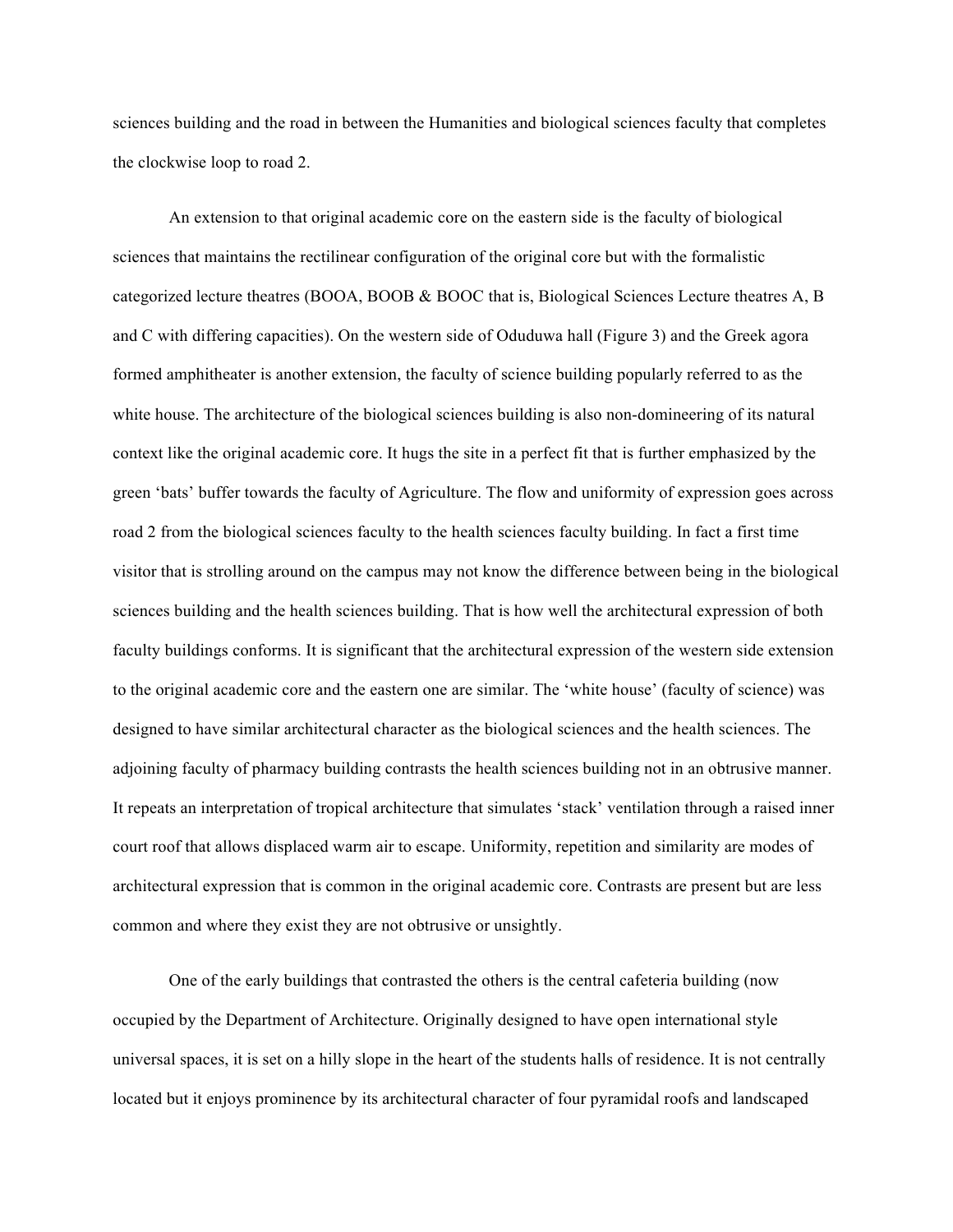access that gives an impression of a procession towards an Eastern worship temple. It provides a contrast to the rectilinear modern style student residential blocks. It fits the topography of the site and as a cafeteria provided a flow between the magnificent three-dimensional spaces inside and the terraced landscaped spaces outside. Contrasting the existing appears to be the norm in the most recent additions to the Obafemi Awolowo University campus from the 1990s and especially in this millennium. Examples include the computer center, the addition to the Senate building, the museum and cultural studies building and the newly built lecture theatres. They are all uncharacteristic of surrounding buildings and the contextual and group architecture of the original academic core. The newly completed museum and cultural studies building completely contrasts the buildings on either side of road 2 where it is located. It is a legitimate mode of architectural expression but such iconic buildings need to be carefully located. The Ajose lecture theatre on the other side of the 'bat' green belt from the biological sciences also has a domineering presence. However this perception of dominance is subtle compared to the museum and cultural studies building. This may be due to the modifying effect of the green belt and its height compared to the height and massive presence of the natural history museum and faculty of agriculture buildings. The computer building is neither iconic nor conforming to any existing architectural imagery around it. It is backing the department of food technology and chemical engineering building that subtly idealizes the biological sciences building on the other side of the road.

However there are additions that conform to the existing. The 'yellow house' (department of mathematics) extension/addition to the 'white house' (faculty of science) in the direction of road 2 shares the same architectural character though the standard of execution is not the same. The addition to the geology part of the science faculty in the north also attempts to maintain the architectural character of the original 'white house'. The architectural character of OAU Ile-Ife is a reflection of the building designs and the efficient layout.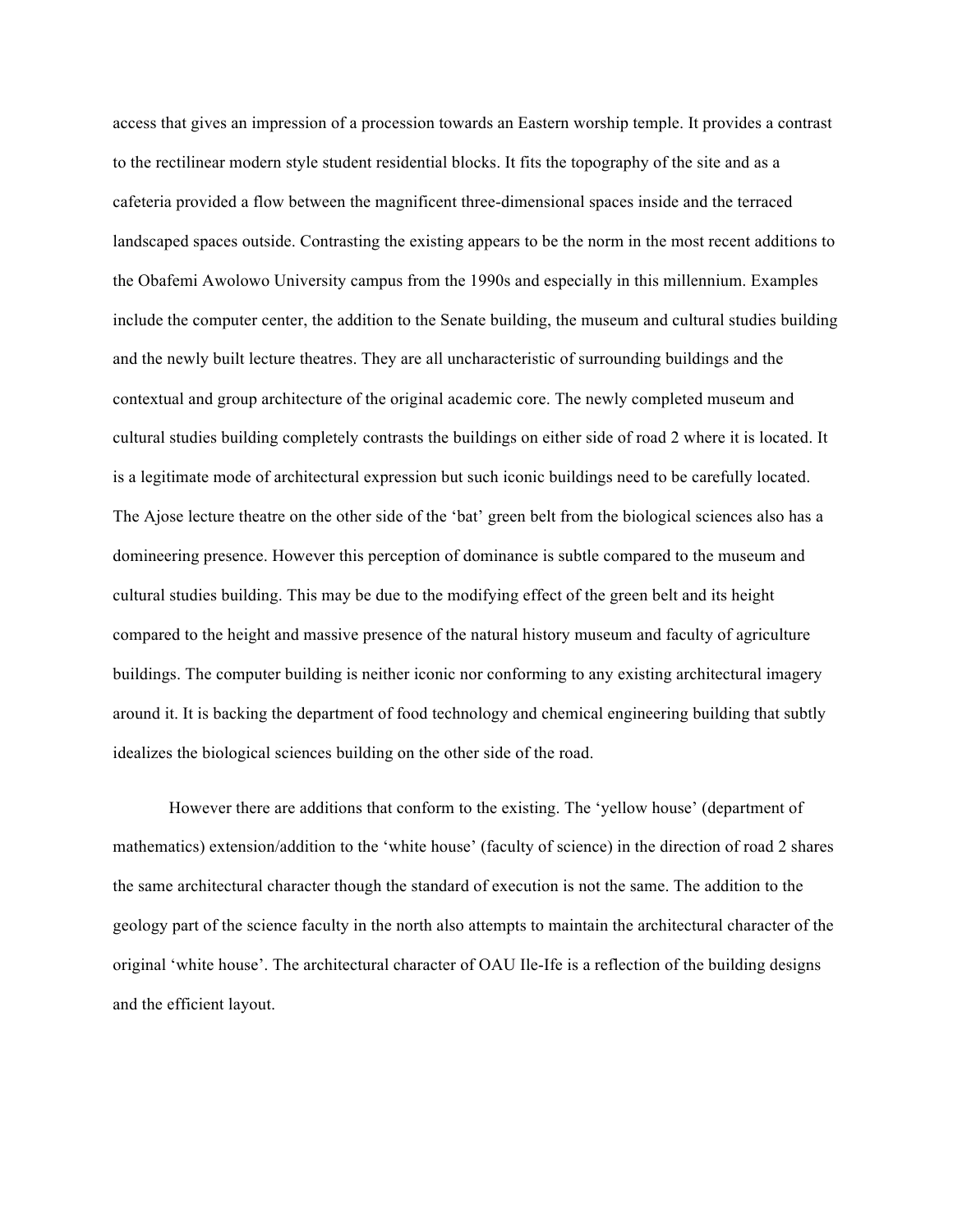### **Building Organization and Spatial Layout**

The architect Arieh Sharon was not new to large scale planning. He headed the government planning department that set up the national outline plan that provided for the establishment of 20 new towns when the State of Israel was created. Together with his partner Benjamin Idelson and AMY Limited they created a functional campus layout that respects the natural setting. The academic core is centrally located and closest to the students halls of residence with the staff quarters separated on the other side. The overall layout has delineable and recognizable parts with the maintenance department close to the main gate, the sports complex and academic area easily accessible by outsiders and centrally located for students and staff. In recent years, a private students' hostel area has been growing close to the main gate. It is opposite the maintenance department but serviced from outside the main gate on Ede road with internal pedestrian access for students. A bank street is also growing opposite the sports complex. The academic core is seemingly boxed in except towards the institute of African studies, the zoological garden and the Institute of agriculture buildings allocated to the faculty of environmental design and management. It is in circulation planning in the academic core that the layout is most efficient.

Pedestrian movement is primal in the circulation planning of the academic core. The academic core has little intrusion by vehicular movement since parking spaces were located at the periphery to service groups of buildings. The road in between Oduduwa hall and the 'white house' and the one in between the Humanities blocks and Biological sciences are the only north to south roads while road 2 and the road behind the social sciences faculty and fronting the zoo are the only east to west roads. This minimal intrusion by roads is despite having three parallel arrangements of building blocks between the Oduduwa- amphitheater- administration- law-social sciences column through the education- libraryformal plaza column to the humanities- secretariat addition column. Buildings are planned to account for pedestrian flow and circulation. They therefore fit into the context without obstructing existing patterns and feel as if they have always been there. For example the pedestrian flow from the students hall of residence through Moremi hall, the 'white house', Hezekiah Oluwasanmi library through the humanities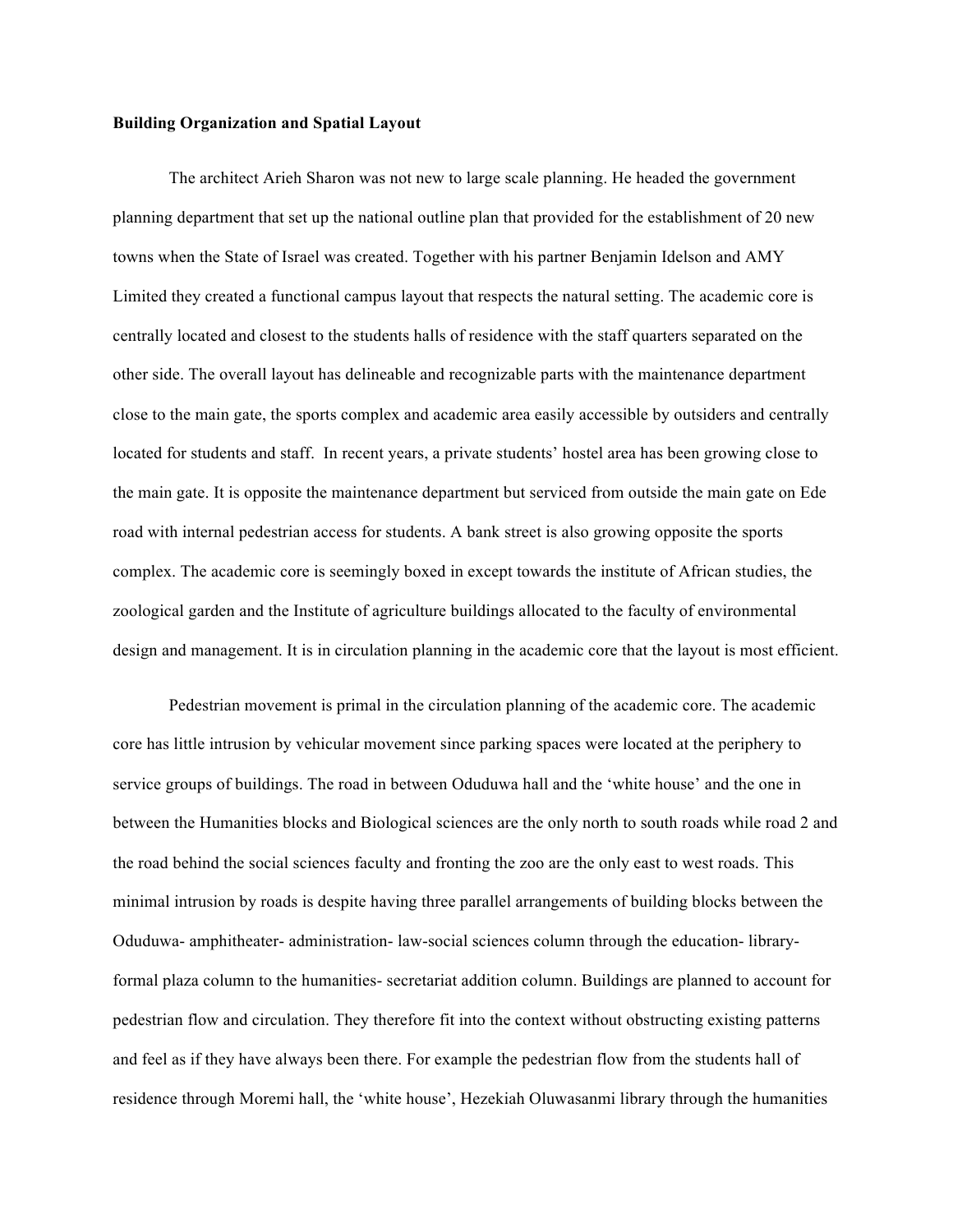to the biological sciences is unbroken except by needed zebra crosses on the roads earlier mentioned. There is also a balance of building and nature with trees and shrubs puncturing the panoramic view of buildings on most elevations. The aesthetics of the environment is not only dependent on the building design but also on the design of the outdoors. The landscape design incorporates both soft and hard landscape of different heights and categories respectively. The building design, orientation and terracing along the slope create interesting skyline and good vistas and the repetitive forms is a visual pleasure. Open drains are rare in the academic core. Sewage lines are invisible and service lines are generally planned to be conduit or underground. In recent times, the explosion in student population and the construction of new buildings is threatening this dream of the original designers.

The spaces in and around buildings ensure that lecturers and especially students have adequate space to relax and wait in between academic activities. This is done by consciously creating and integrating courts, gardens, spaces beneath and in between buildings for functional use. Stairways, retaining walls, side walls, railings and balustrades are not conceived just for change in level. They are made more functional by having sitting surfaces in permanent materials as sit outs in gardens and lawns. Permanence was a major consideration for both exterior and interior finishes. Finishes are in natural materials like different types, sizes and colors of stone, tyro lean/sandcrete textured finish or simply 'brutal' architecture of the modern movement in the form of natural concrete. Even when colors are used they are in the range of off white, grey, rusty brown and dull green or other colors that complement the natural colors of the landscape. The hard landscape finishes are rugged materials like granolithic floors, marble, terrazzo, concrete tiles and in-situ finished smooth and patterned floors that has withstood the last 30 to 50 years. Some are still withstanding the test of time with others needing repairs. The same cannot be said of the ones done in this millennium. The building design and external landscaping are not only complementary and functional, they are also climatically responsive.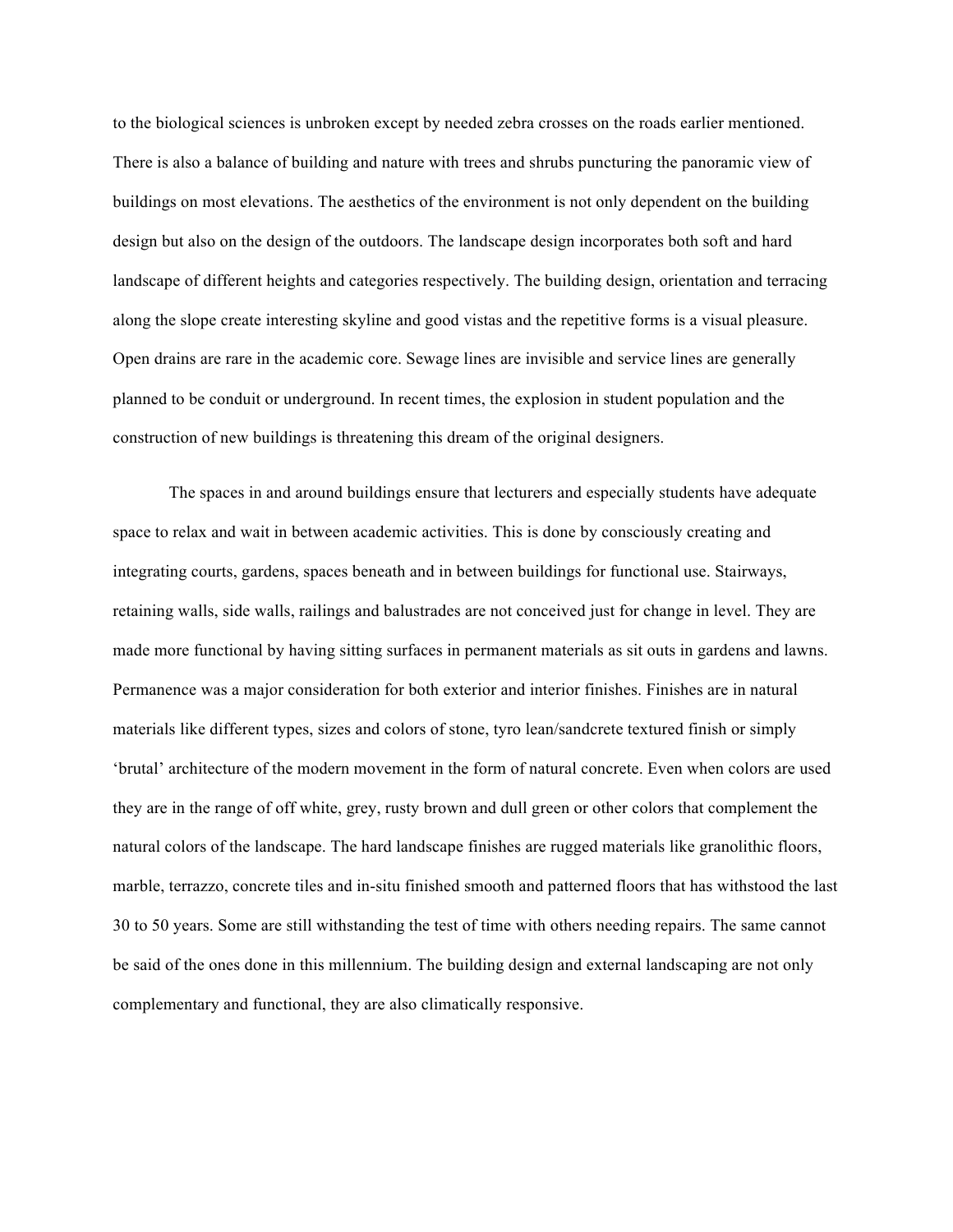#### **Climatic Response**

The modern movement sought to create aesthetically satisfying architecture in a *machine age*  without embellishments and ornamentation. In a sense they believed that functionalism as a creed is aesthetically satisfying. The idea of tropical architecture is in tune with the belief of the modern movement. Most first generation buildings on the OAU Ile-Ife campus have the north to south orientation. This means that they are longer in the west to east direction, where they have little or no openings and have major window openings towards the north and the south. The idea is to maximize natural ventilation from the southwest and north east trade winds at different times of the year and minimize solar heat gain from the sun. Openings towards the east or west if they exist were heavily protected with sun shading devices, perforated screen or *brise-soleil* as a master of the modern movement Le Corbusier refers to it. The other option is to have the openings in deep recesses. Even the north and south directions have balconies or recesses or deep roof overhangs to create shadow effects and protect users and the wall of buildings from solar heat gain.

The inverted pyramid design of the faculty of education with the deep projecting roof that is replicated in the faculties of administration, law and social sciences group of buildings exemplifies these elements of tropical architecture. The inverted pyramid form is present in the humanities building in another form with the upper floors heavily cantilevered beyond the lower floors in increasing proportion. The buildings are mostly rectilinear and elongated from the west to the east. The repetition of these rectilinear forms in series provides mutual shading, cooling and ventilation for the blocks especially when there is adequate in between space. The ventilation problem of double rectilinear forms in a building is solved by raising building up on *pilotis* to allow incoming cool air to displace warm air through an internal court with a raised roof. The internal court is made more functional by locating the means of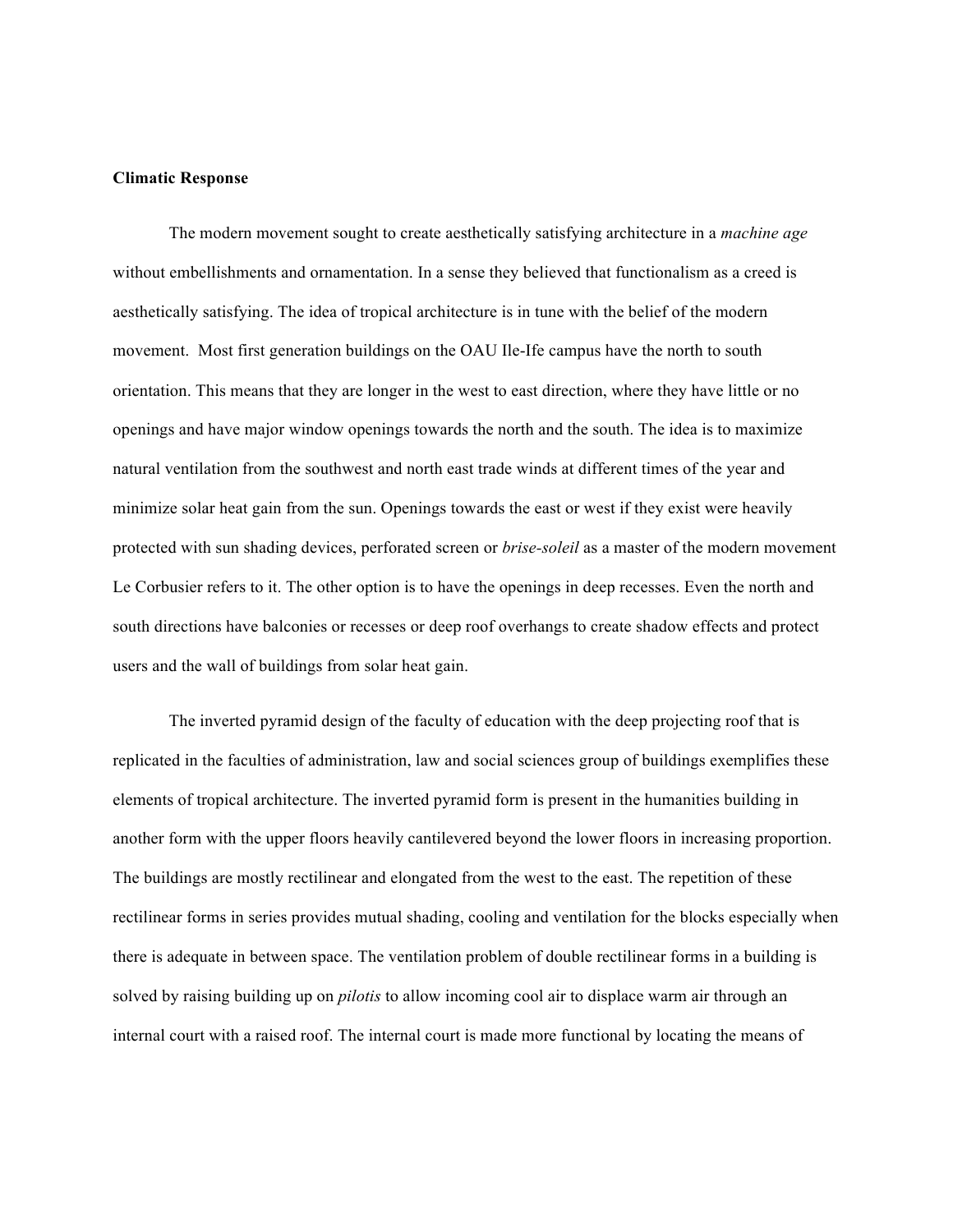horizontal and vertical circulation and social interaction spaces in it. This is the case in the social sciences, law and administration faculties group, and education and pharmacy buildings.

Tropical architecture borrowed ventilation and lighting strategies from Yoruba traditional architecture. Yoruba traditional architecture is known for the courtyard as not only a means of natural ventilation and lighting, but also a means of internalizing social activities in the family. The courtyard was also adopted for all these purposes and much more in many faculty buildings. It was utilized in the biological sciences and health sciences faculty buildings but in a much more functional way in the Institute of African studies building. Whether in the building with light well or inner court or courtyard, spaces are usually arranged along single loaded corridor that grant access to the spaces with the external wall shaded by deep overhanging roofs or shading devices with windows protected in recessed walls or by shading devices. The outdoors was designed to complement the indoors d in moderating the harsh tropical climate for optimal human performance.

Hard and soft landscapes were used in appropriate proportions to minimize heat gain and ensure a balanced ecosystem for human habitation and sustainability. Areas un-built like the 'bat' forest between biological sciences and faculty of agriculture were conserved. Trees provide shade from the sun and provide relaxation space during break in human activities. They also provide shade for large hard surfaces like car parks to reduce heat reflection and heat gain. Trees also break wind speed that can be serious in undulating landscapes as that of the OAU campus. The planned and unplanned green environment especially the low ecosystem helps to take care of some drainage problems naturally.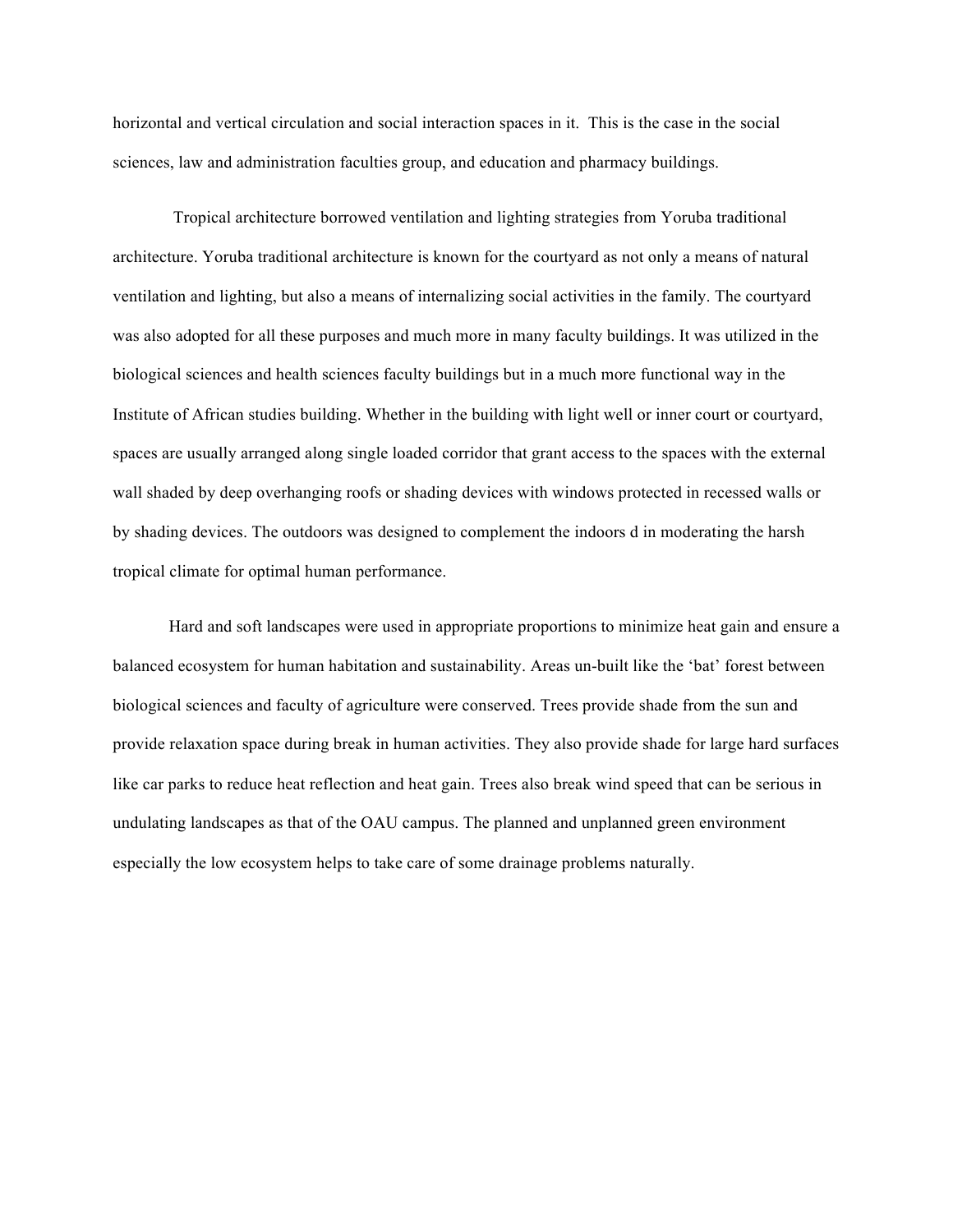#### **University of Ibadan**

#### **Architectural Expression and Perception**

After World War II, Britain decided to finance education in its colonies and this resulted in the establishment of University College Ibadan (now the University of Ibadan) the premier University in Nigeria. The husband and wife team of Maxwell Fry and Jane Drew who worked with Le Corbusier on the new capital of the Punjab, Chandigarh designed University of Ibadan. University College Ibadan campus was built in two phases. Phase one was completed in 1955, five years before independence from colonial rule. Phase two was completed in the 1960s. Livsey (2014) notes "The University of Ibadan's buildings present an interpretative labyrinth – but that's what makes them so interesting. Planned and built between 1948 and 1958 to house Nigeria's first university, the campus offers a spectacular display of Maxwell Fry and Jane Drew's brand of tropical modern architecture. Their designs for the university, virtually a city in its own right, included halls of residence, lecture theatres, places of worship, and a dramatic library." Fry and Drew's experience of designing in the Indian tropical climate was very beneficial for them in designing University of Ibadan. The buildings they designed for the new Ibadan campus were extensive and organized to reduce walking distances. The buildings included the assembly hall (Trenchard Hall, Figure 4) for about 1000 people, a tower to act as a landmark symbol for the university, residential colleges, a theater, and a library to mention a few.

Fry and Drew were 'sympathetic to the African cause and were sometimes reluctant to make any changes to the seductive landscape and villages they encountered (Jackson & Holland, 2014). The history of University Education in modern Nigeria dates from 1948, when the University College of Ibadan was established. For more than a decade the college remained the only institution of University standing in Nigeria. Maxwell Fry and Jane Drew worked together on the Master plan and many buildings of University of Ibadan and considered University of Ibadan to be the zenith of their career (Jackson & Holland. 2014). In the planning of the University of Ibadan administrative and academic areas, student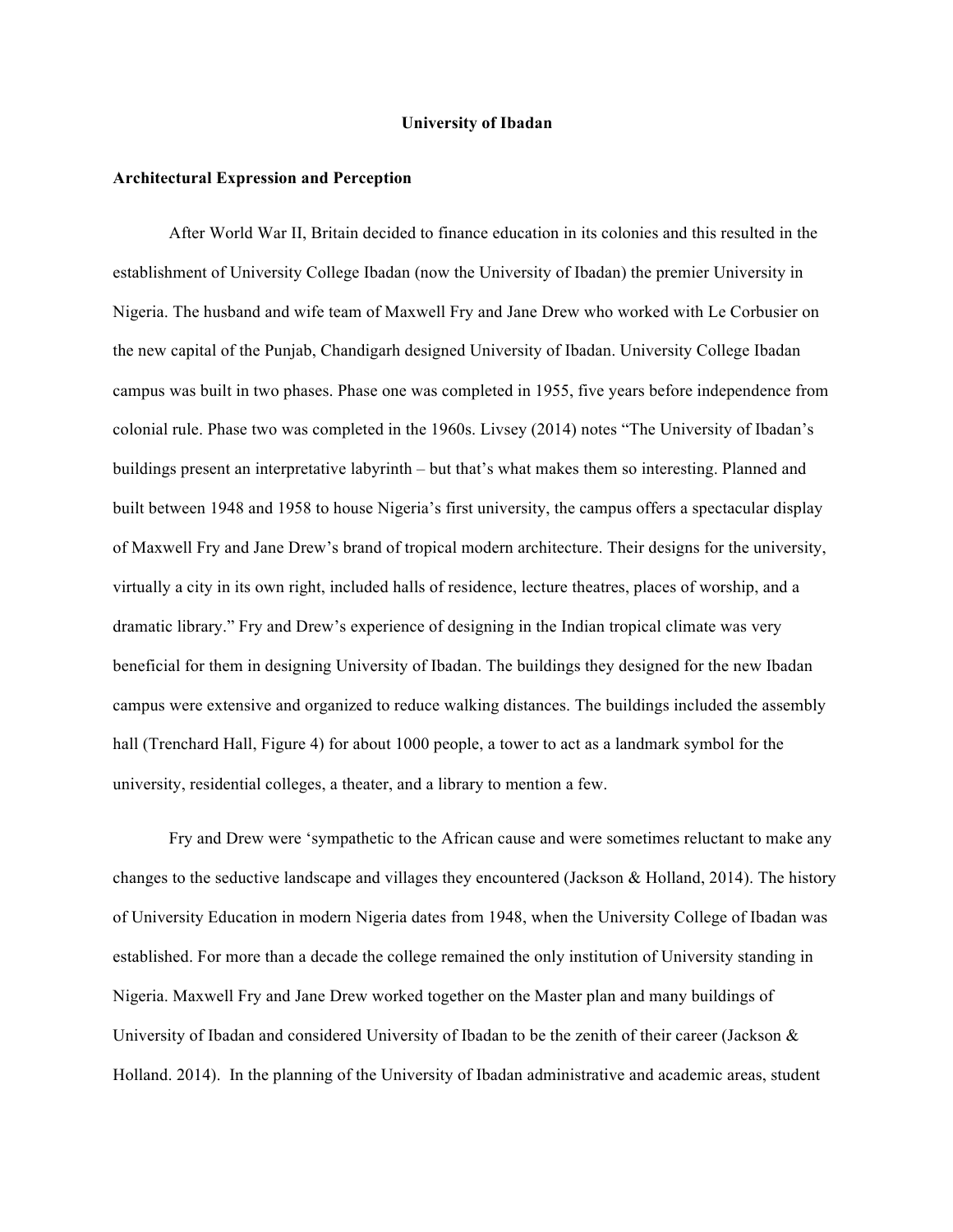and staff residences and recreation areas are all fused together to form an organic whole. The travelling distance between the different uses are minimized to reduce commuting time and possibly allow pedestrian movement. It may also have been to facilitate intensive interaction among the campus occupants that is thought necessary for higher level education.

Fry and Drew emerged from an aspiring middle class who took advantage of university education to pioneer modern architecture in  $20<sup>th</sup>$  century Britain. Fry who got converted to modernism from classism in the 1920s, participated in the Modern Architecture Research (MARS) group, was an ardent follower of Bruno Taut and Mies van de Rohe. Fry partnered the Bauhaus founder Walter Gropius and collaborated with Le Corbusier in the building of Chandigarh in India (Jackson and Holland, 2014). All these affected Fry and Drew's later work including University of Ibadan. The 1930s modern architecture featured geometric, white, concrete buildings. Though Fry and Drew departed from these features, the composition of their building façade still retained the crisp, linear and geometric components (Jackson & Holland, 2014). In the case of University of Ibadan like their other works in British West Africa these features became tropicalized to protect the users of the buildings from the elements. Most of the early buildings in the University of Ibadan are featured prominently in discussions of tropical modern architecture. According to Jackson and Holland (2014), Jane Drew was known to acculturate the needs of the users and the clientele and become socially involved in whatever community the partners are designing for. Mellanby, Tedder, Kuti, Sultan Bello and Queen Elizabeth II students halls of residence were some of the residence halls designed by Maxwell Fry and Jane Drew on University of Ibadan campus. The campus is also renowned for the Kenneth Dike library (Figure 5) building which is striking and impressive and frequently cited as a key work in tropical architecture (Jackson & Holland, 2014).

# **Building Organization and Spatial Layout**

In terms of building organization and spatial layout, Uduku (2006) notes "the master plan sprawls across the contours of the site, determinedly orientated north south, in long thin strips to take advantage of prevailing winds for ventilation requirements. There is the continued use of glass louvres and concrete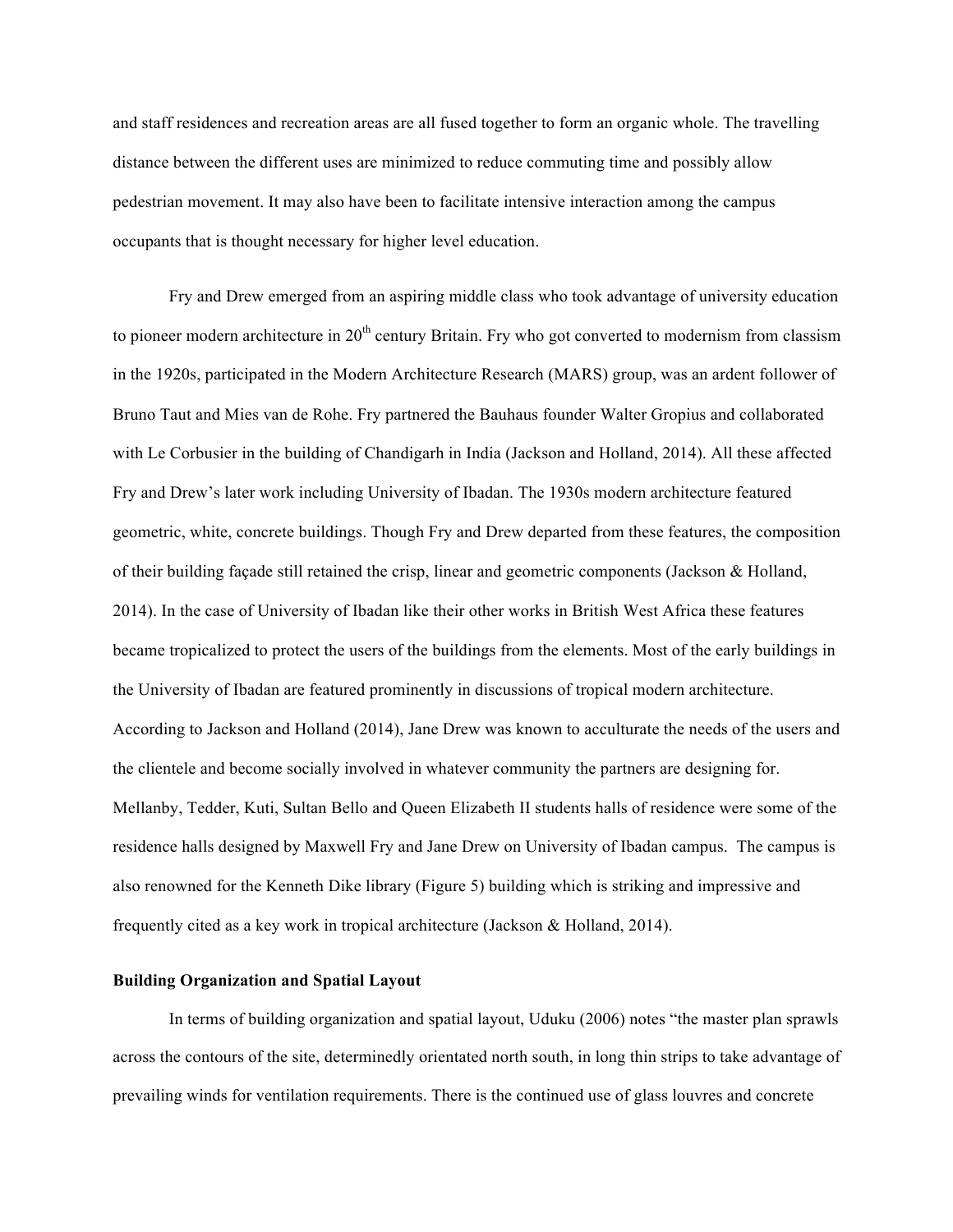shading devices such as screen walling on north and south west- and east- facing walls are generally blank. The campus is comprised of teaching residential and public facilities. The teaching facilities comprising lecture theaters, the library and laboratories have been designed particularly with environmental considerations in mind, learning blocks being oriented with their longer sides facing north south and single depth in design." p.9

The Kenneth Dike library building has access corridors on each bank and interior shutters to protect from storm damage (Uduku, 2006). Reinforced concrete screen walls with insect nets made from cooper mesh incorporated in it serves as another level of protection. The residential blocks are designed around courtyards much like traditional Yoruba compounds designed around courtyards. Fry and Drew designed the Festival of Britain while working on the design of University of Ibadan, so there are some similarities between their design of the Festival of Britain and University of Ibadan. The University central hall has been described as a miniature Royal Festival Hall (Livsey, 2014). The university dining hall roofs were also similar to the Royal Festival Hall cafeteria roof. Livsey 2014 notes "despite Fry and Drew's assiduous planning for the southern Nigerian climate, there is an odd Englishness about this Nigerian university. The halls of residence are planned around intimate quadrangles, a reinterpretation of old Oxbridge colleges in pale concrete, with neat lawns, porters' lodges, and halls for formal dining with a raised 'high table' for status-conscious lecturers. The jarring juxtaposition between the Englishness of these buildings and their Nigerian site reminds us that their meaning was formed as much by decolonization politics as it was by their architecture."

## **Climatic Response**

Le Roux (2004) notes "climatic responsiveness was a central concern in western descriptions of practice abroad during the 1950s. For instance, climate motivated the arrangement of work in a survey of building in the Commonwealth… one of the physical hallmarks of modern architecture of the tropics was the sunscreen, usually called *brise-soleil*, located on the facades that faced the sun to prevent its rays penetrating the building' interior. By shading the interior, and glazed surfaces in particular, the heat build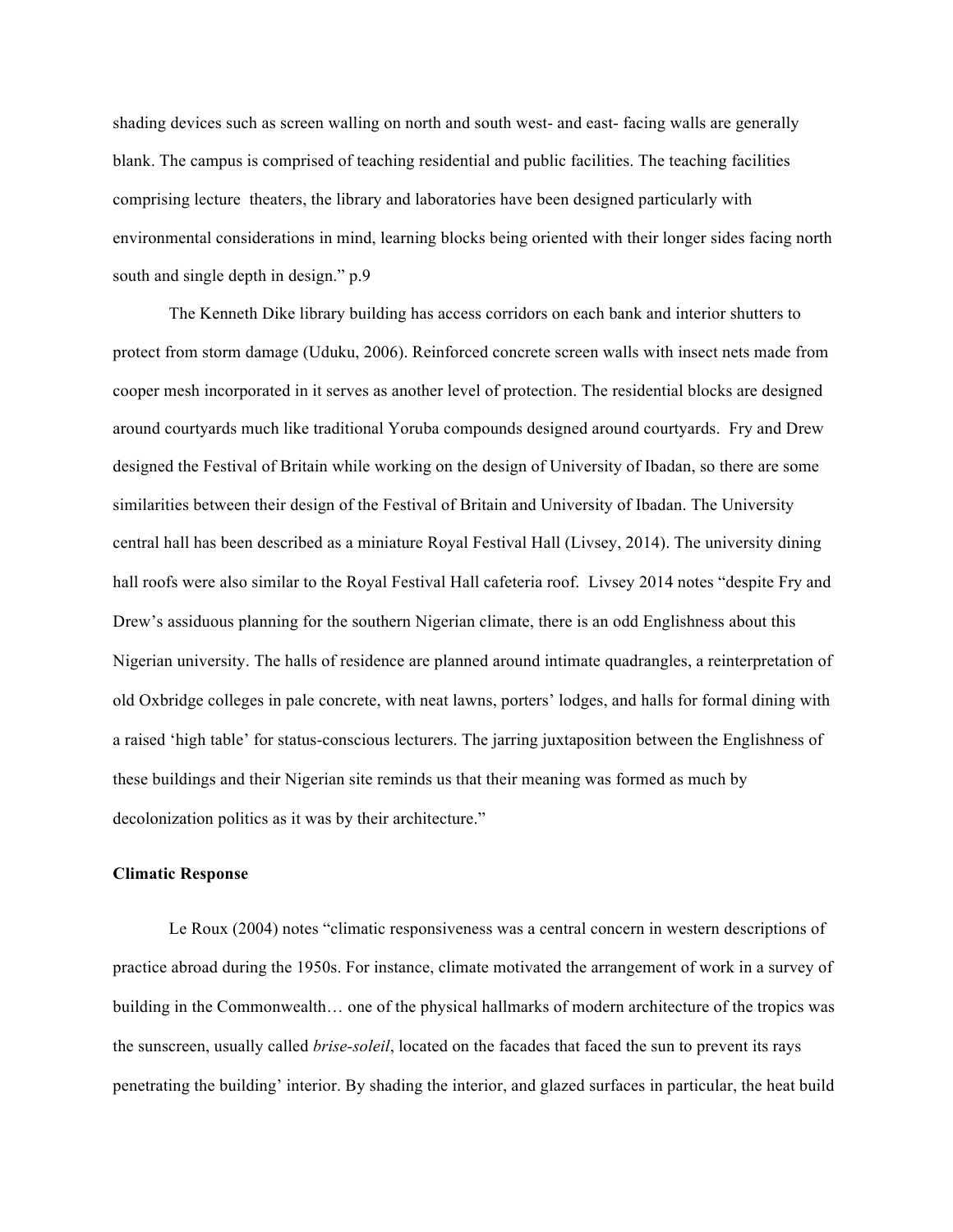up caused by thermal storage within the interior and the greenhouse effect of collected, irradiated heat as diminished (p.442)." Fry and Drew's experience and understanding of designing buildings for tropical climates particularly their work in India with Le Corbusier made them well suited to design the university campus at Ibadan. Ibadan location in a warm humid zone made environmental considerations a priority for Fry and Drew. Some of the strategies they utilized included orienting the buildings to capture prevailing winds, minimal use of wood because of the prevalence of termites in the tropics, and the use of concrete for permanence.

Reinforced concrete was used in the construction of University of Ibadan because there was hardly any other material and reinforced concrete could cope with large openings for breeze to pass through to cool the interiors. At the University of Ibadan, the teaching blocks, assembly hall, library and residences were grouped around courtyards very similar to traditional Yoruba courtyard architecture. The buildings built of reinforced concrete had open balconies with concrete screens with forms derived from African art work. University of Ibadan campus buildings mainly have the north to south orientation, most window openings were in the north and south to maximize natural ventilation from the southwest and north east trade winds at different times of the year and minimize solar heat gain from the sun. If openings existed in the east or west façade, they were heavily protected with sun shading devices, perforated screen or *brise-soleil* as a master of the modern movement Le Corbusier called it. Another option was to have the openings in deep recesses. Even the north and south directions had balconies or recesses or deep roof overhangs to create shadow effects and protect users and the wall of buildings from solar heat gain. Overall, the tropical climatic strategies Fry and Drew utilized at University of Ibadan campus buildings were later adapted and employed in tropical architecture across West Africa mainly and the rest of the African continent.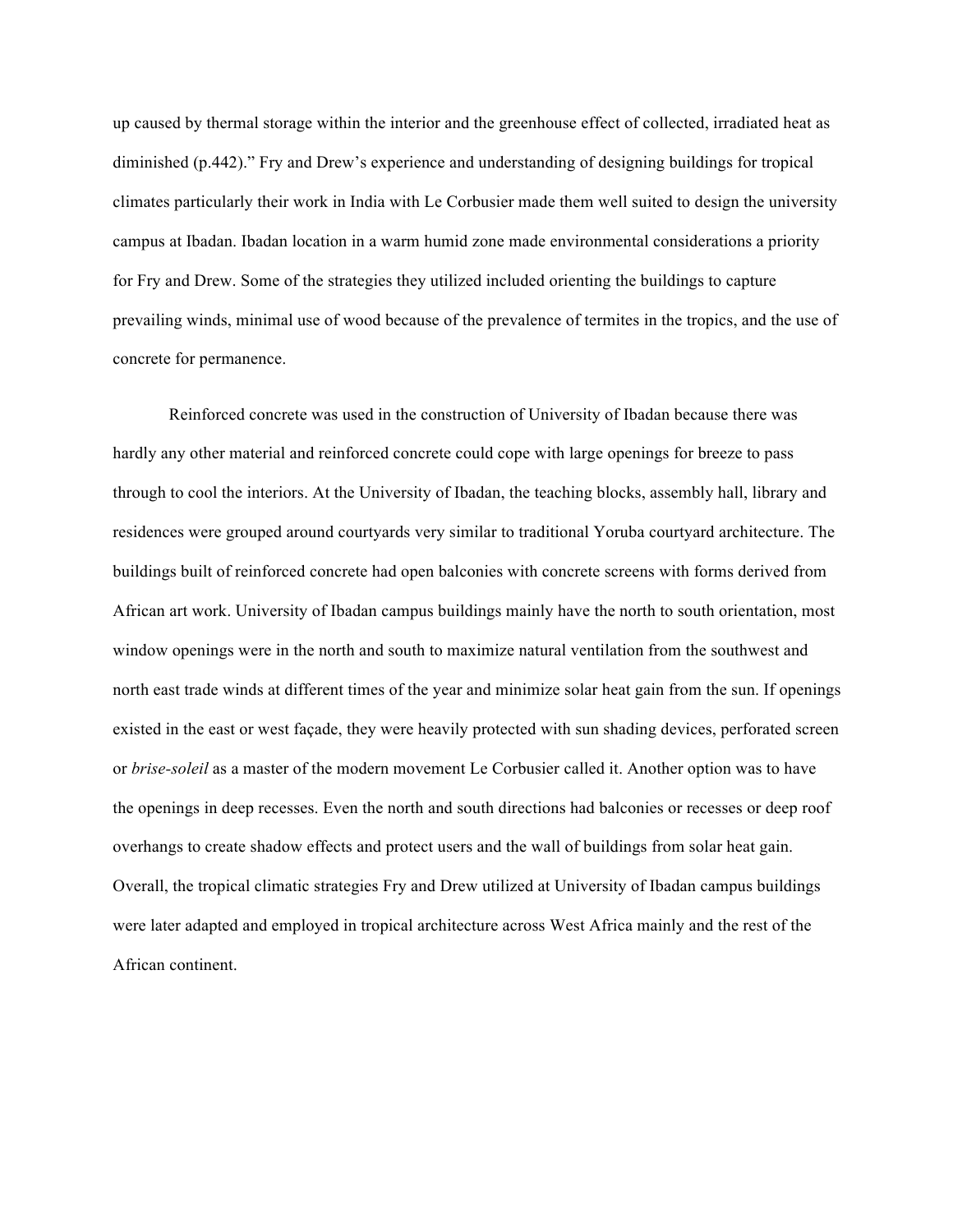# **Cultural Expression in Modernist ideas in Obafemi Awolowo University and University of Ibadan Campus Design**

This section summarizes the modernist ideas that were acculturated by the designers of Obafemi Awolowo University and University of Ibadan. The concept of group architecture is a main ideas. The idea involves relating each building to surrounding buildings through arrangement around a central space or repetition or uniformity of architectural expression. This concept of group architecture directly relates to, reflects and invokes the African communal spirit. The central space idea relates to the courtyard as a central organizing element in Yoruba traditional building and other African cultures. The courtyard in Yoruba traditional building was also a solution to the environmental climatic problems. In Yoruba traditional buildings, courtyard of different sizes, scales and levels were used to separate different parts and sections of the same building and group of buildings. In their climatic response popularly referred to as tropical architecture international style forms deployed 'socio-cultural' courtyard spaces in the search for natural lighting, ventilation and social space. Sun shading devices sometimes utilized the sculptural forms and motifs in African traditional art. Scientific ideas of stack ventilation, orientation relative to the sun and wind direction and balance of soft and hard landscapes further complemented the climatic importance of courtyards.

Many African communities including the Yoruba respect the natural environment to the extent of deifying some parts of it. The modernists' designers of both Universities interpreted this by ensuring a balance between built forms and the natural ecosystem and environmental context. Separation of pedestrian and vehicular movement and ensuring close proximity of different uses allows for social interaction that is a quintessential part of African communal life. This planning idea allows students, academic and non-academic staff including other people on campus to have unplanned interaction. The designers also utilized African symbolism in addition to sometimes colonial symbolism. The *Opa Oranmiyan* beside the entrance ramp to the library at Obafemi Awolowo University where the view from the entrance to the central piazza (formal courtyard) between the administration building, the library and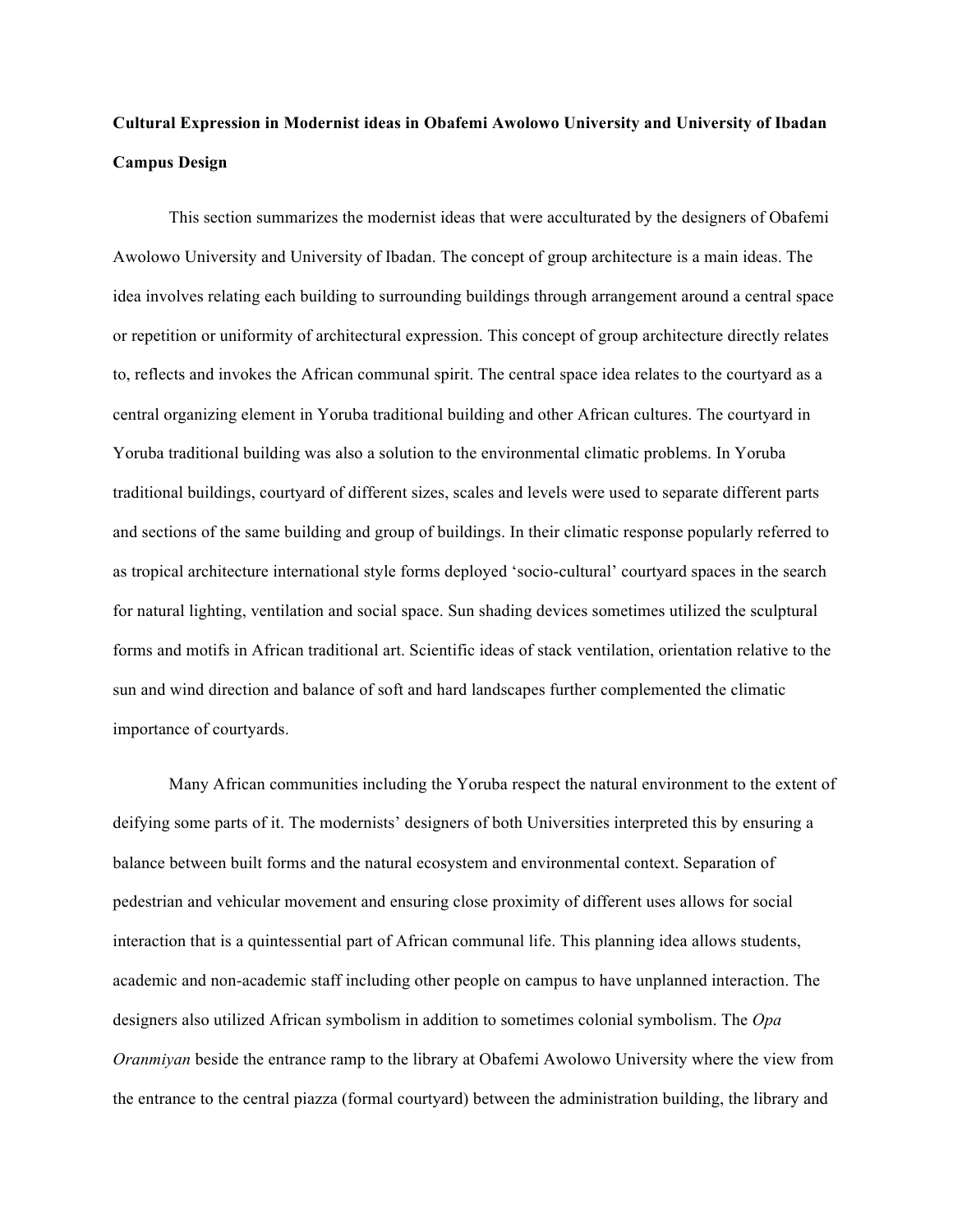the Oduduwa hall (the indoor and outdoor performance building) terminates is a case in point. The *Opa Oranmiyan* is a replica of the traditional one in Ile-Ife town. Ile-Ife is regarded as the cradle of Yoruba civilization. Oranmiyan was the first king of Ile-Ife and the first son of the progenitor of the Yorubas-Oduduwa.

#### **Summary**

It is important for contemporary Nigerian architects to learn from the architecture of the Obafemi Awolowo University and University of Ibadan, most of the buildings are over half a century old and some of the strategies adopted have withstood the test of time. The design of new buildings should be tropicalized and take cues from existing buildings around it. The concept of group architecture and the pleasantry of repetitive blocks are still important. Flat roofs were common in the old buildings and were constructed with surface finishes designed, detailed and executed to be water proof until the predicted life. However, flat roofs are problematic in tropical environments, where pitched roofs allow for rain water runoff. More recently, some of the buildings have been retrofitted with gable roofs above the flat roofs due to roof leakages.

Green belts must still exist to modify climate, support sustainability and to reduce the impact of stormy winds in the undulating topography. Parking spaces should serve group of buildings and pedestrian movement must be given priority over vehicular movement. New buildings must respect and account for existing patterns of movement and as well as relate to surrounding buildings. The architecture of Obafemi Awolowo University and University of Ibadan amongst others should always account for the gains of the past, reject the problems of the past and present and project into the future. The search for a Nigerian Architecture should begin by a good understanding of how cultural expressions were fused with modern architecture in the colonial and post-colonial period.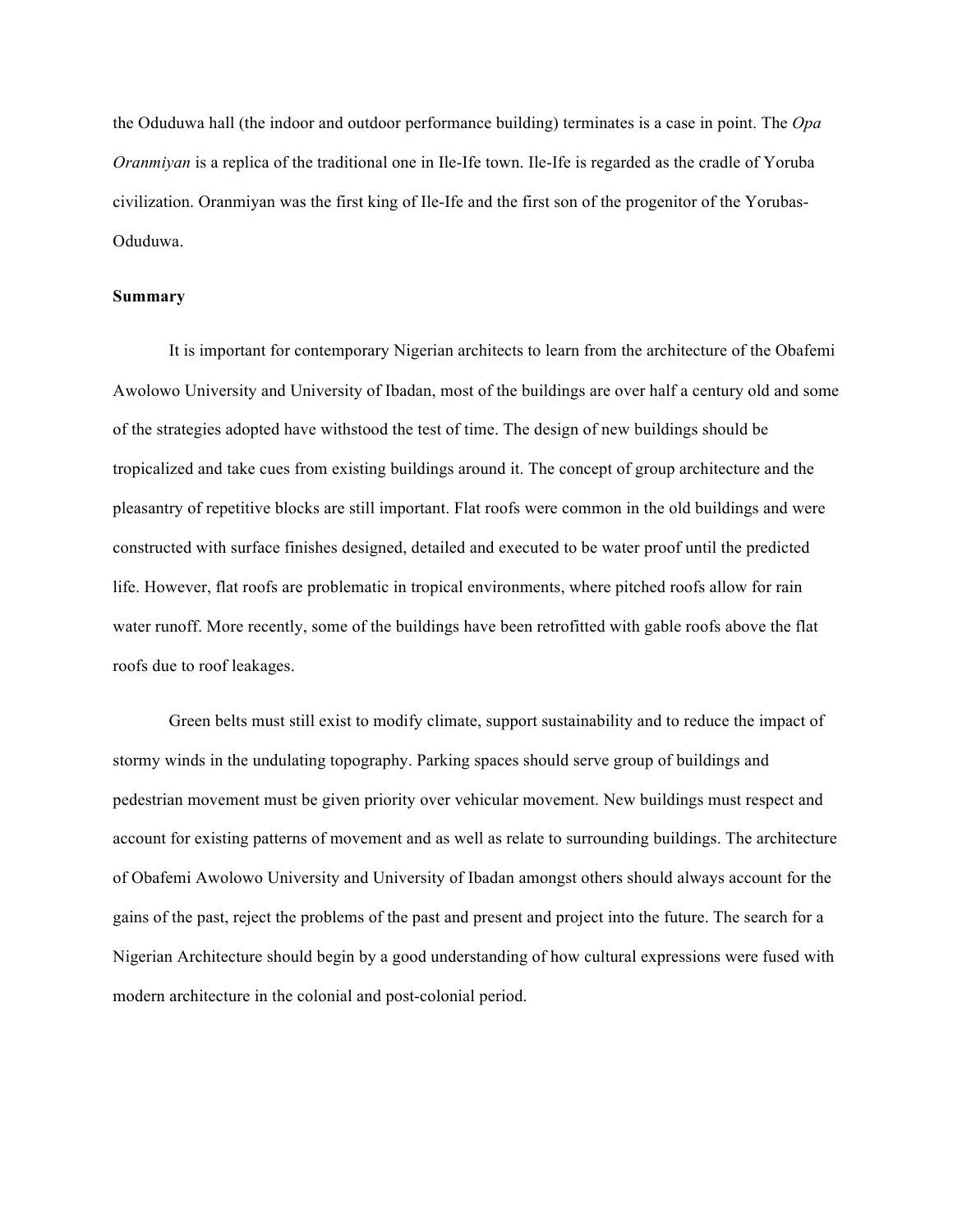# **References**

- Asojo, Abimbola O. "Nigeria." In V. Jani (ed.), *Diversity in Design Perspectives from the Non-Western World.* 153-193. New York: Fairchild Publications, Inc., 2011.
- Asojo, Abimbola O. "Hybrid Forms in the Built Environment: A Case Study of African Cities." In T. Falola, N. Afolabi, and A. Adesanya (eds.), *Migrations and Creativity in Africa and the African Diaspora*. 135-145. Durham, NC: Carolina Academic Press, 2008.
- Balogun, Ola. "Form and Expression in African Arts." In A. I. Sow, O. Balogun, H. Aguessy, and P. Diagne (eds.), *Introduction to African Culture: General Aspects*. 33-81. Paris, France: UNESCO, 1979.

Brief History of the University. http://www.oauife.edu.ng, (assessed March 2, 2016).

- Denyer, Susan. *African Traditional Architecture*. New York: Africana Publishing Company, 1978.
- Dmochowski, Zbigniew R. *An Introduction to Nigerian Traditional Architecture*. Lagos, Nigeria: Ethnographical Ltd, 1990.
- Elleh, Nnamdi. *African Architecture Evolution and Transformation*. New York: McGraw Hill, 1997.
- Fry, Maxwell and Jane Drew. *Tropical Architecture in the Humid Zone*. London: Batsford, 1956.
- Jackson, Iain and Holland, Jessica. *The Architecture of Edwin Maxwell Fry and Jane Drew: Twentieth Century Architecture, Pioneer Modernism and the Tropics.* Surrey, England: Ashgate Publishing Ltd., 2014
- Mazrui, Ali. *The African: A Triple Heritage.* New York, NY: Little Brown & Co., 1986.
- Olaniyan, R.A. *Ife University in Colour: A panorama of Africas Most Beautiful Campus*. Nigeria: University of Ife Press, 1979.
- Sharon, Arieh. *Kibbuz + Bauhaus: an Architects way in a new land.* Israel: Karl Krammer Verlag, Massada, 1976.
- Le Roux, Hannah. "Building on the Boundary Modern Architecture in the Tropics." *Social Identities.*  10,4 (2004): 439-452.

Livsey. Tim *Campaigning for Twentieth century architecture.* 2014 http://www.c20society.org.uk/botm/university-of-ibadan-nigeria/ (assessed March 2, 2016).

- Uduku, Ola. "Modernist architecture and 'the tropical' in West Africa: The tropical architecture movement in West Africa1948–1970." *Habitat International* . 30, 3, (2006):396–411.
- University of Ibadan. https://www.architecture.com/Explore/Buildings/UniversityofIbadan.aspx (assessed March 2, 2016).
- Wotton, H. *The Elements of Architecture*, John Bill: London (loose translation of Vitruvius de Architectura by Vitruvii, M. Naples, c 1480), 1624.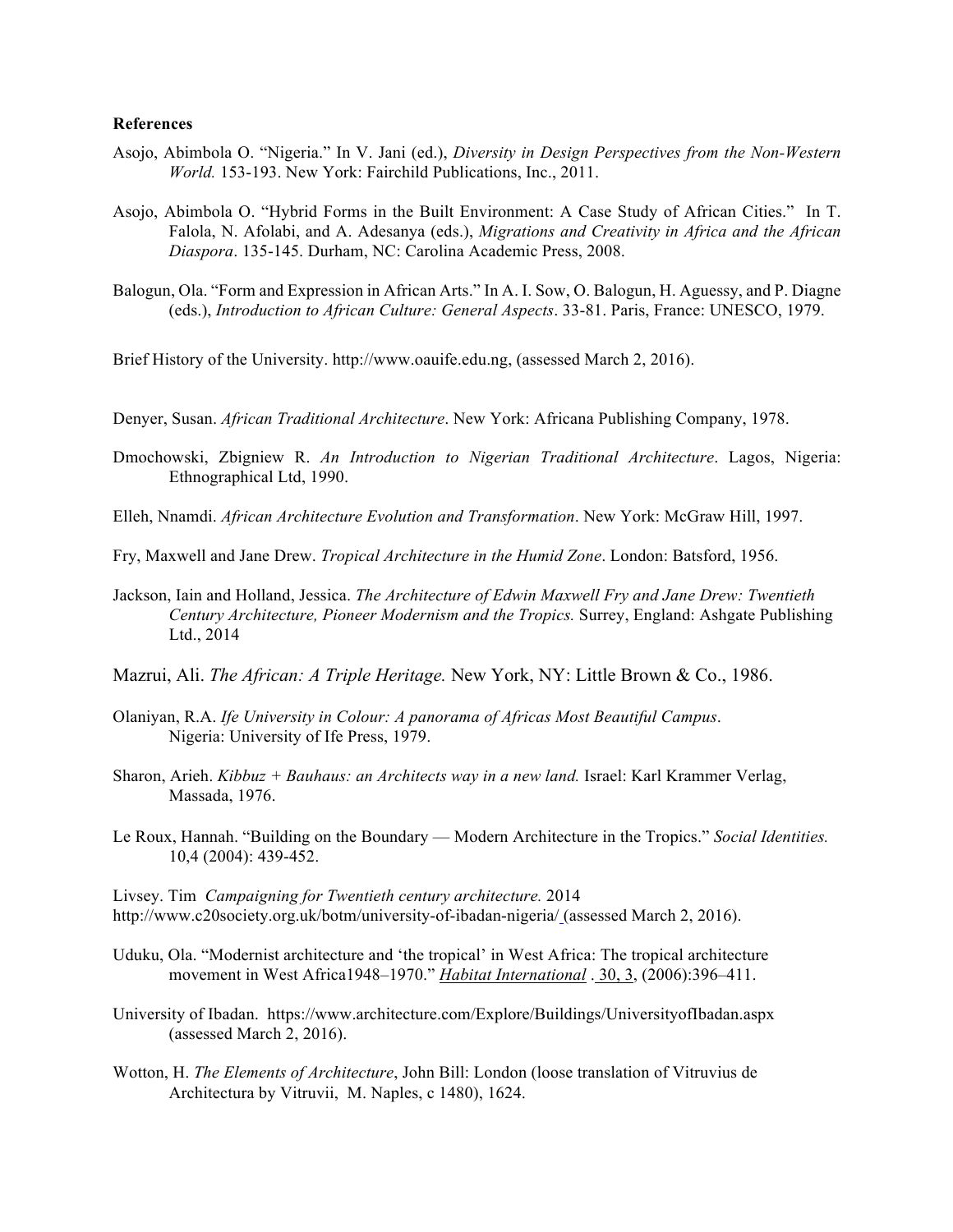

Figure 1: View from Oduduwa Hall, Obafemi Awolowo University



Figure 2: African Studies Center building with landscape and natural ecosystem creating a serene environment for academic activities, Obafemi Awolowo University.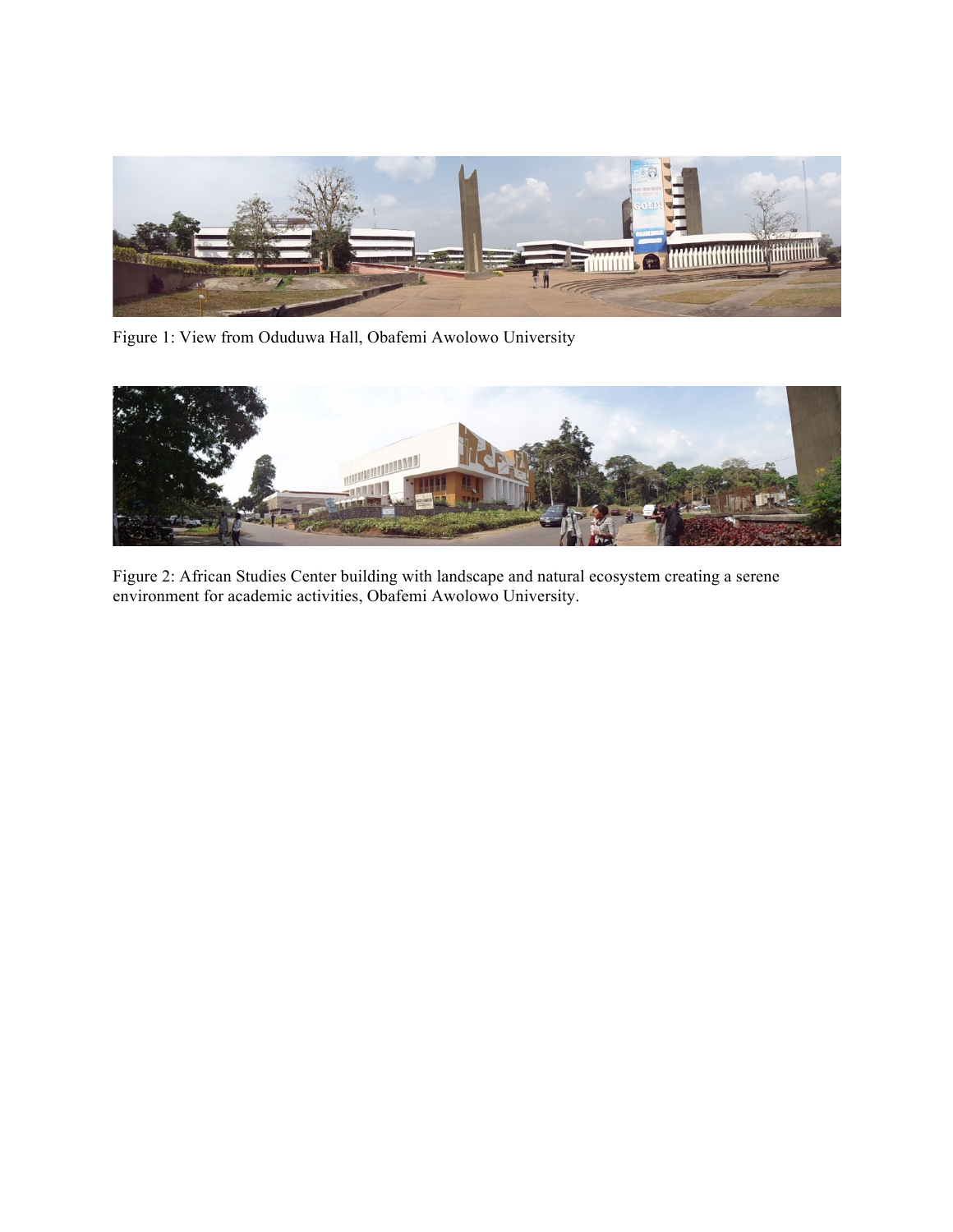

Figure 3: Oduduwa Hall, Obafemi Awolowo University.